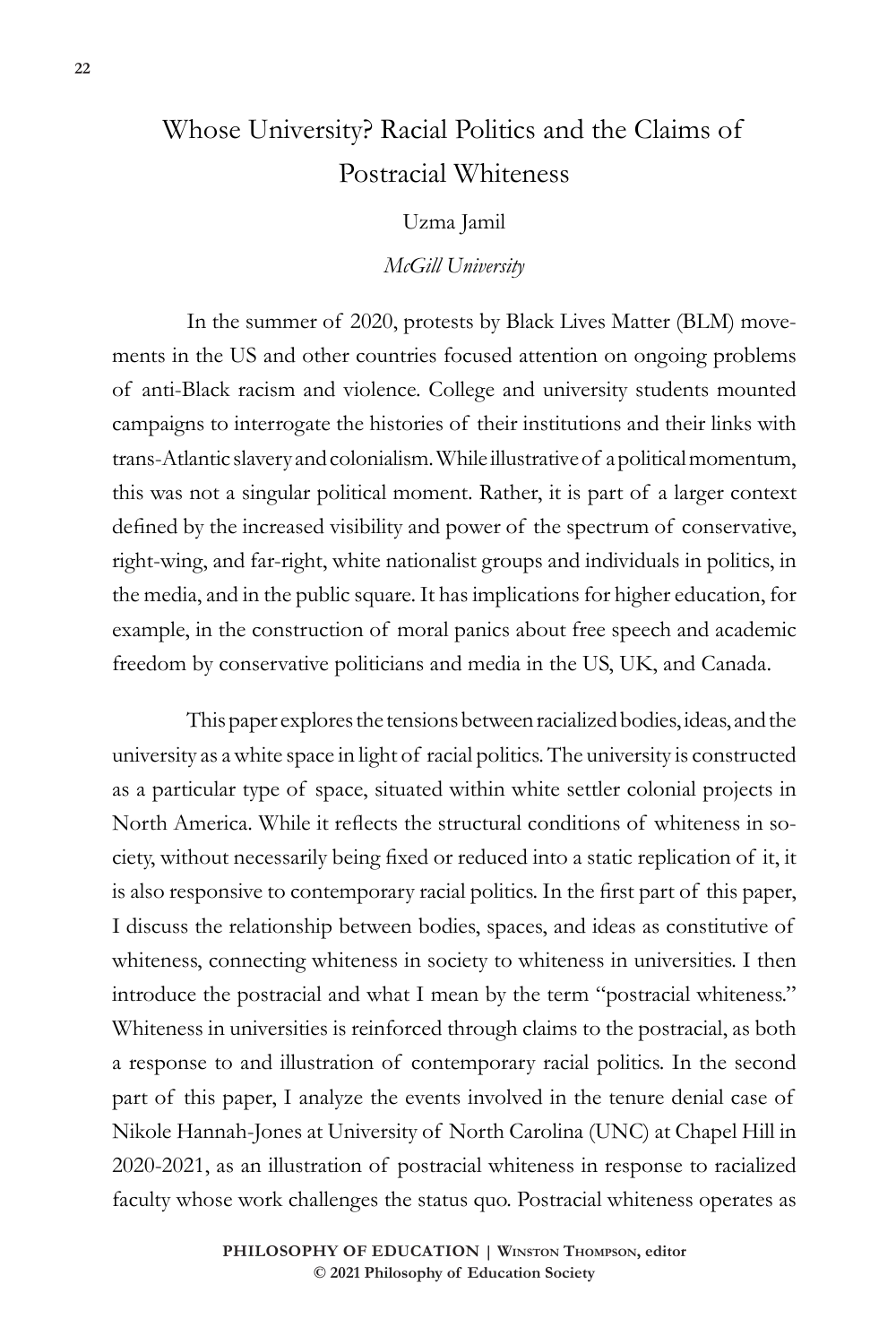an assertion of whiteness while claiming to be otherwise, pushing back against the presence of racialized faculty and their ideas and reclaiming the university as a white space.

## WHITE BODIES, WHITE SPACES

Charles Mills' work on whiteness and the racial contract is a useful starting point for thinking about the system and the logic that underpins the relationship between white and non-white groups in American society. Whiteness is a system of racial privilege of white groups over non-white groups, based on the racial contract.<sup>1</sup> This system of white supremacy includes the enslavement of Black people and the genocide of Indigenous peoples in the Americas between 1492 and the 1830s.<sup>2</sup> It is reflected in the settler colonial foundations of American colleges and universities that were built for the privileged, primarily white men, in society. These institutions provided an education for white men who would go into the church, for gentlemen who belonged to the landed classes, and for white men who would go on to fill leadership positions in the government or in the British colonial empire.3 There were both direct and indirect links between the slave trade and colleges and universities. For example, Georgetown University in Washington DC profited from Jesuit-owned plantations, which included the ownership of enslaved peoples who worked on those plantations.4

While society has moved from an explicit to an implicit racialized hierarchy over time, the racial contract and the logic of whiteness endure, according to Mills. Whiteness in society is reflected in how spaces and bodies are organized, through the privilege attributed to white bodies to take up and own space as theirs. Applied to the nation, it allows for a demarcation of areas that are exclusive to white people and areas that are for non-whites. However, the presence of non-whites in the nation as a white space, writ large, means that they remain in a state of permanent tension with it.<sup>5</sup> Thus, moving from the abstract idea of the nation to the particularities of geographically specific spaces, white bodies constitute the whiteness of spaces, while at the same time, non-white bodies in those spaces disrupt them.6 In the context of universities as white spaces, racialized, non-white bodies can be seen as existing in a state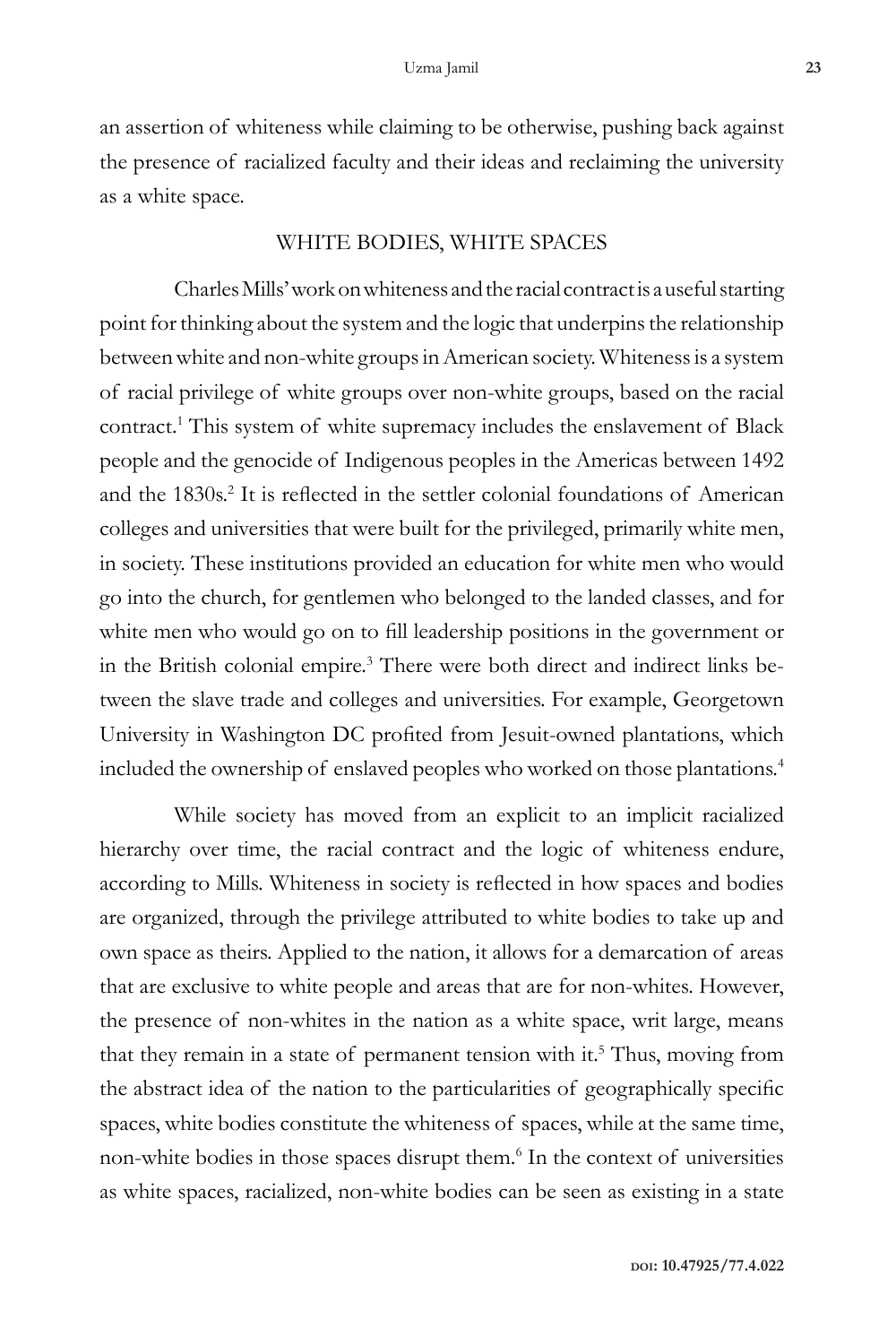of tension with and within it.

Particularly relevant to universities is how the logic of whiteness is reflected through the racial contract as an epistemological system, one which determines what counts as knowledge of and about the world. The epistemic authority of whiteness facilitates an understanding of the world in which white supremacy is normalized and entrenched. It sets the terms for this, "about what counts as correct, objective interpretation of the world." If one agrees to this view, "one is ('contractually') granted full cognitive standing in the polity, the official epistemic community."<sup>7</sup> However, this contract requires "an agreement to misinterpret the world. One has to learn to see the world wrongly, but with the assurance that this set of mistaken perceptions will be validated by white epistemic authority."8 White epistemic authority is built on an epistemology of ignorance, which requires the deliberate denial and ignorance of the world that white groups themselves have made and live in, including the realities and consequences of slavery, conquest, and colonialism.<sup>9</sup>

If we consider the university as a white space, it brings together and holds this overlap between white bodies, spaces, and ideas. Universities are constituted not only through the presence of white people, but also through the epistemic authority of whiteness, which privileges an "objective" understanding of the world, viewed through the lens of the racial contract. In many disciplines, this is reflected in the Eurocentrism of what constitutes the canon, the (often) white thinkers and scholars whose work sets the foundational terms for the discipline.

Sara Ahmed's work extends Mills' ideas further into how whiteness is constructed and maintained within the university through the orientation of bodies in spaces. Institutional whiteness is shaped through the proximity of white bodies to each other, such that "white bodies gather, and cohere to form the edges of such spaces."10 This proximity is based on habitual comfort, and vice versa. White bodies function as both constitutive of and extensions of white spaces in the university, while non-white bodies operate instead as interruptions.<sup>11</sup>

Ahmed draws attention to the relationship between 'use' and 'fit' in how institutional whiteness comes to be, shaping who the university is meant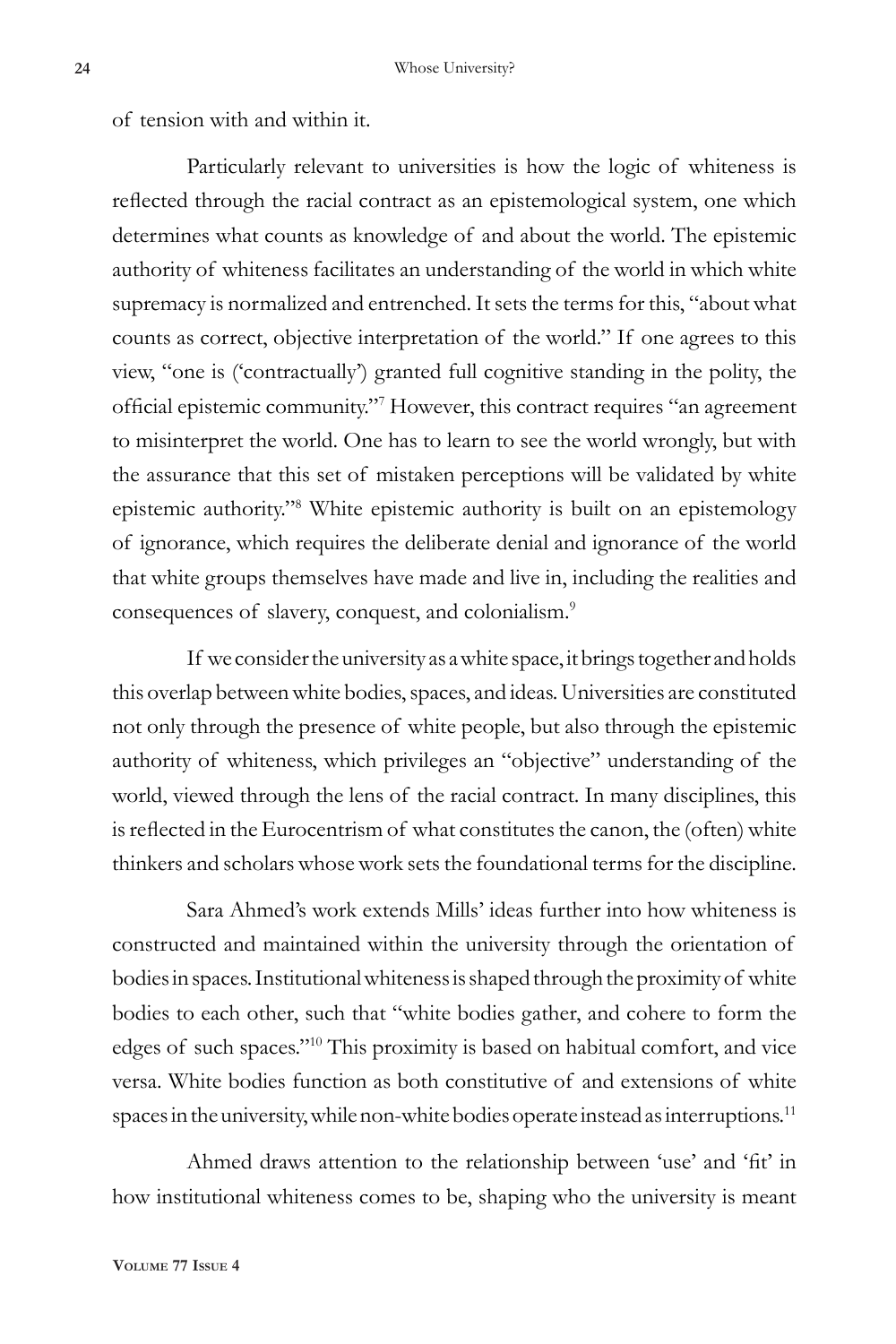for, who fits into it, and who does not. Put simply, the university was designed to be used by those who already fit into it. Far from being an arbitrary outcome, this was purposeful and intentional, from the selection of building materials to the naming of buildings to the people who are hired and admitted into those buildings. "Institutions are built from small acts of use, from uses of use, from how building blocks put together, over time, become walls, walls that enable some bodies to enter, stay put, progress, others not."<sup>12</sup>

A "good fit" is possible if the space exists for one to fit into. As Ahmed argues, this "fit" is predetermined to some extent. It is shaped by those who are already used to fitting in, those who extend the whiteness of the space because their white bodies are already seen as belonging within it. In contrast, non-white groups are not considered a "good fit." The university can operate as a white space because there are already entrances and pathways that have been created to ease the movement of the people who already fit into and through the institution. Thus, over the long term, it becomes easy to see how institutional whiteness reproduces itself through the people who are admitted as students and those who are hired as faculty, those who can own the space and those who are seen as disrupting it.<sup>13</sup>

While whiteness in universities is constituted and maintained through this relationship between bodies and spaces, between "use" and "fit," there is also the specific role of universities as intellectual spaces. To return to Mills, the racial contract is maintained through the centering of a worldview that privileges whiteness. The epistemic authority of whiteness is reflected in not only what counts as "correct" knowledge of and about the world, but also in who has the capacity to learn and to hold that knowledge.14 If we bring this together with Ahmed's work, it allows us to see the relationships between bodies, spaces, and ideas, and in particular, how the whiteness of universities is constituted through these proximities and tensions.

#### POSTRACIAL

Whiteness may be invisible to those who inhabit it, and most visible to the non-white who experience it.<sup>15</sup> I have described whiteness as part of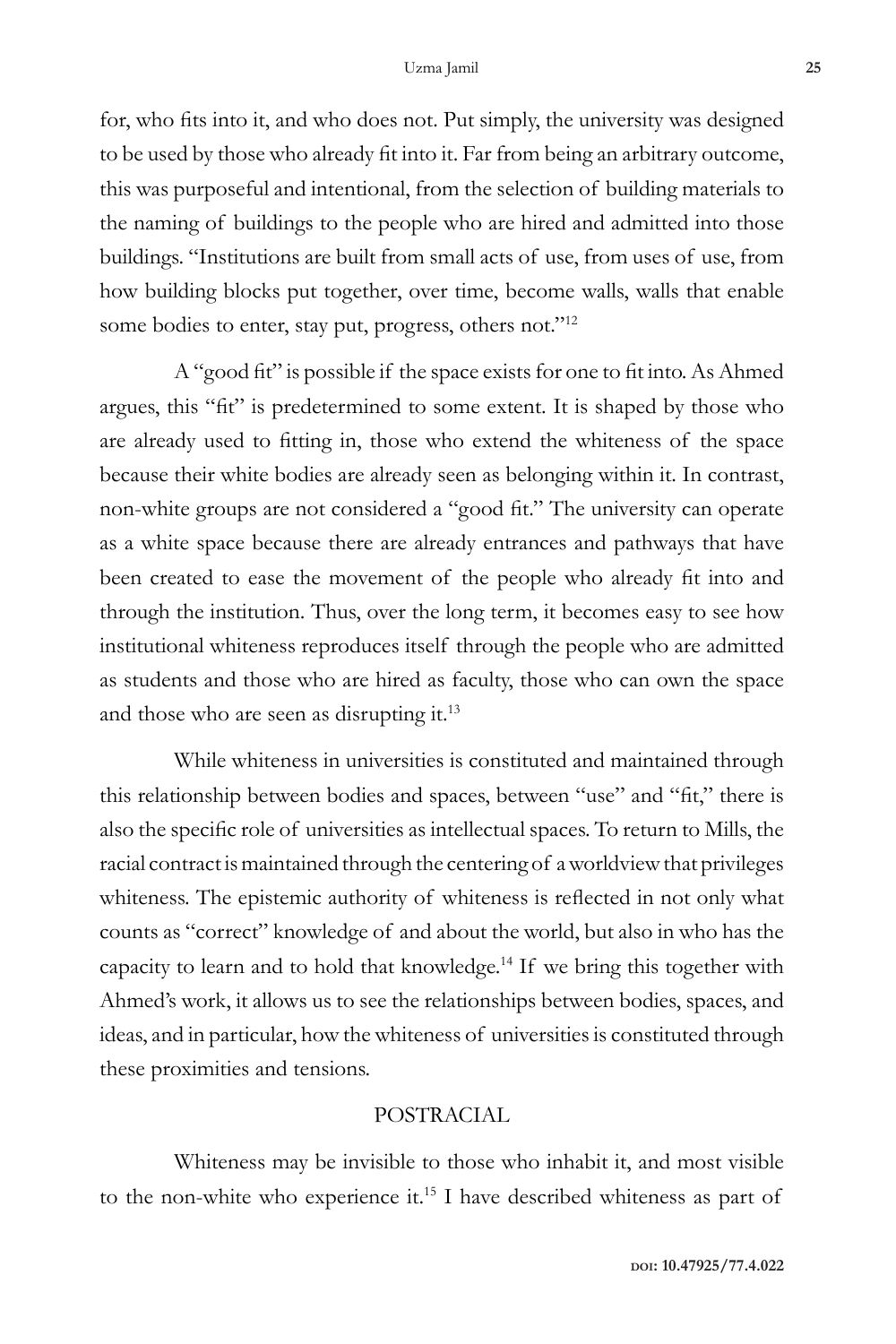the social and political conditions that shape how universities function. In this section, I consider how whiteness is tied to the postracial, as a product of the white liberal imagination.<sup>16</sup>

According to David Theo Goldberg, the postracial claims that race and racial discrimination are "over." Seen through a long trajectory of linear progress, racial discrimination is considered to have dwindled away to "a point today where, if existing at all, such discrimination is anomalous and individually expressed."17 Thus, racial discrimination, where it is an issue, is seen as a problem of individuals, rather than as an outcome of systemic inequities.

Although the postracial may deny it, the racial logic that underpins society continues to endure, and racist expressions continue to thrive.<sup>18</sup> "What the claim about postraciality as the end of race suggests, rather, is simply that a certain way of thinking about race and implicitly of racist expression, has given way to novel understandings, orders and arrangements of racial designation and racist expression."19 This novel order explains the anomalous existence of racism as a problem of "bad" individuals who can theoretically be educated into not being racist. This confirms a liberal view of racists and racism, highlighting the importance of "good white people," as the norm.<sup>20</sup> It therefore obscures racism as a systemic issue.

The postracial does racial work by denying the visibility of race and racism.21 It maintains the racialized logic and the hegemonic power of the invisibility of whiteness, thus demonstrating the enduring logic of whiteness that Mills discusses as constitutive of the racial contract in society. In the academic context, the postracial continues to uphold whiteness as a racial logic and structure by not naming it. This configuration is important because it not only allows the status quo of institutional whiteness to continue, but also protects it from attack by couching it in other terms, such as "objectivity" or "impartiality." The case of Nikole Hannah-Jones illustrates this further, as an example of how postracial whiteness works in the midst of contemporary racial politics.

## NIKOLE HANNAH-JONES AND UNC

Nikole Hannah-Jones is the Pulitzer Prize winning journalist and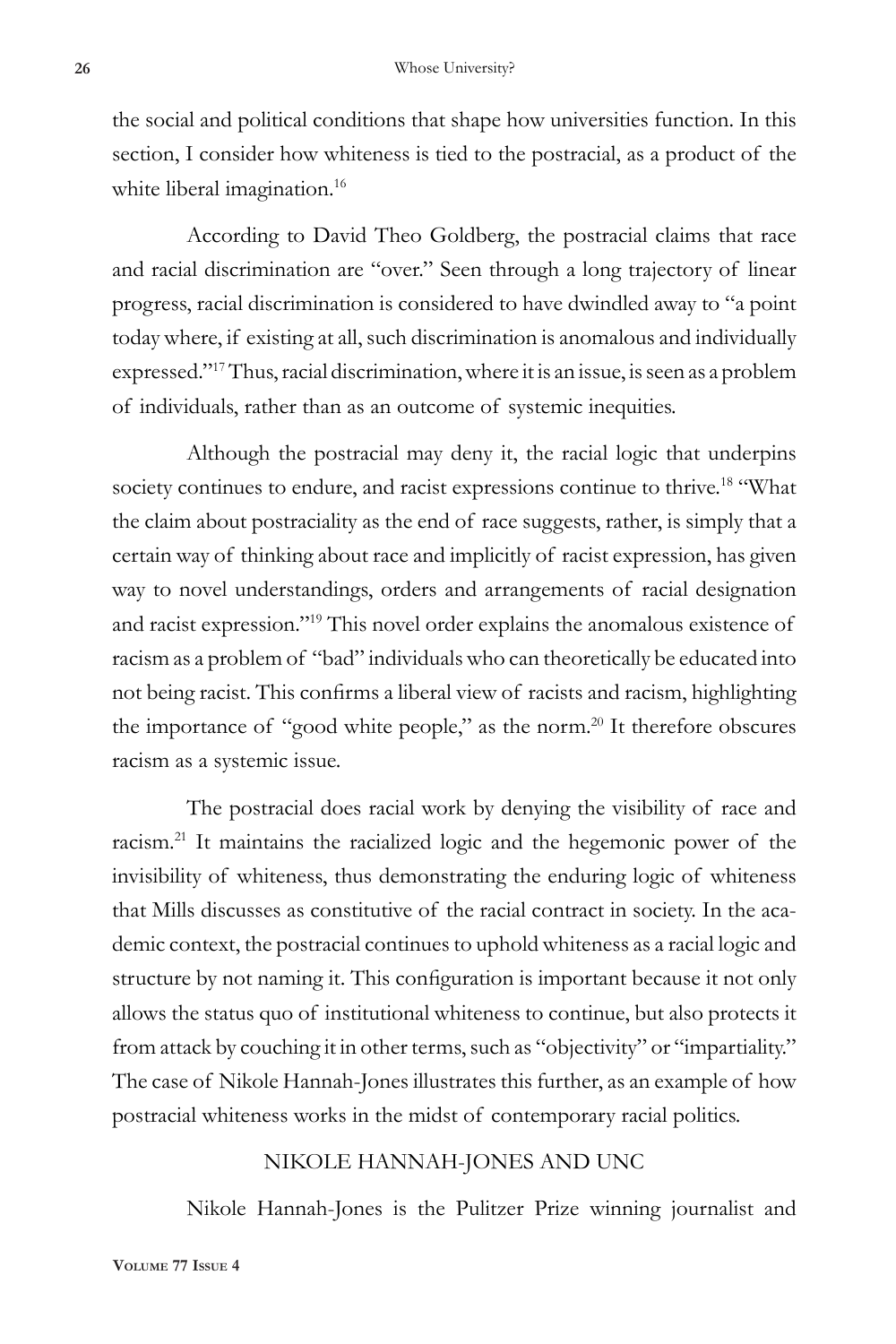founder of the 1619 Project at the *New York Times Magazine*. She was initially offered the position of Knight Chair in Race and Investigative Journalism at the Hussman School of Journalism and Media at UNC Chapel Hill in 2020. Funded by the Knight Foundation, the Knight Chair has traditionally been offered as a tenured position to professional journalists. She was recruited by the Dean of the Journalism School, Susan King, because of her work with the 1619 Project and the increased attention to racial politics after the BLM protests across the country in that summer. As Hannah-Jones describes the motivation to offer her this position: "Our country was undergoing a racial reckoning, and she [King] talked about the moment we are in and how important it was for the upcoming generation of journalists to have the knowledge, training, historical understanding, and depth of reporting to cover the changing country and its challenges."<sup>22</sup>

Hannah-Jones prepared and submitted her tenure dossier in the summer of 2020. It received very positive reviews from external reviewers as well as internal support from the faculty and the promotion and tenure committee at UNC.23 Having been approved all the way through the process, it ran into trouble, however, when it came to the final step, the vote from the Board of Trustees. Her tenure case was scheduled to be voted on twice during their regular meetings, once in November 2020 and again in January 2021. However, it was pulled each time, without any clear reason or explanation given. Instead, she was offered a five-year contract, with tenure to be considered at a later, unspecified date. Not wanting to create bad publicity for either herself or for the university, Hannah-Jones accepted the offer and signed the contract in February 2021.24

However, in April, the James G. Martin Center, a conservative think tank in North Carolina, published an article criticizing UNC for hiring her, despite the Board of Trustees' denial of tenure. Shortly after, the NC Policy Watch published an article that revealed the details behind Hannah-Jones' hiring and tenure process.25 Alumni, donors, faculty, and students all mobilized, many in support of Hannah-Jones. Among these, UNC Black student protests ultimately forced the Board of Trustees to vote on her tenure case in June.26 Though her tenure was approved and a revised offer made, Hannah-Jones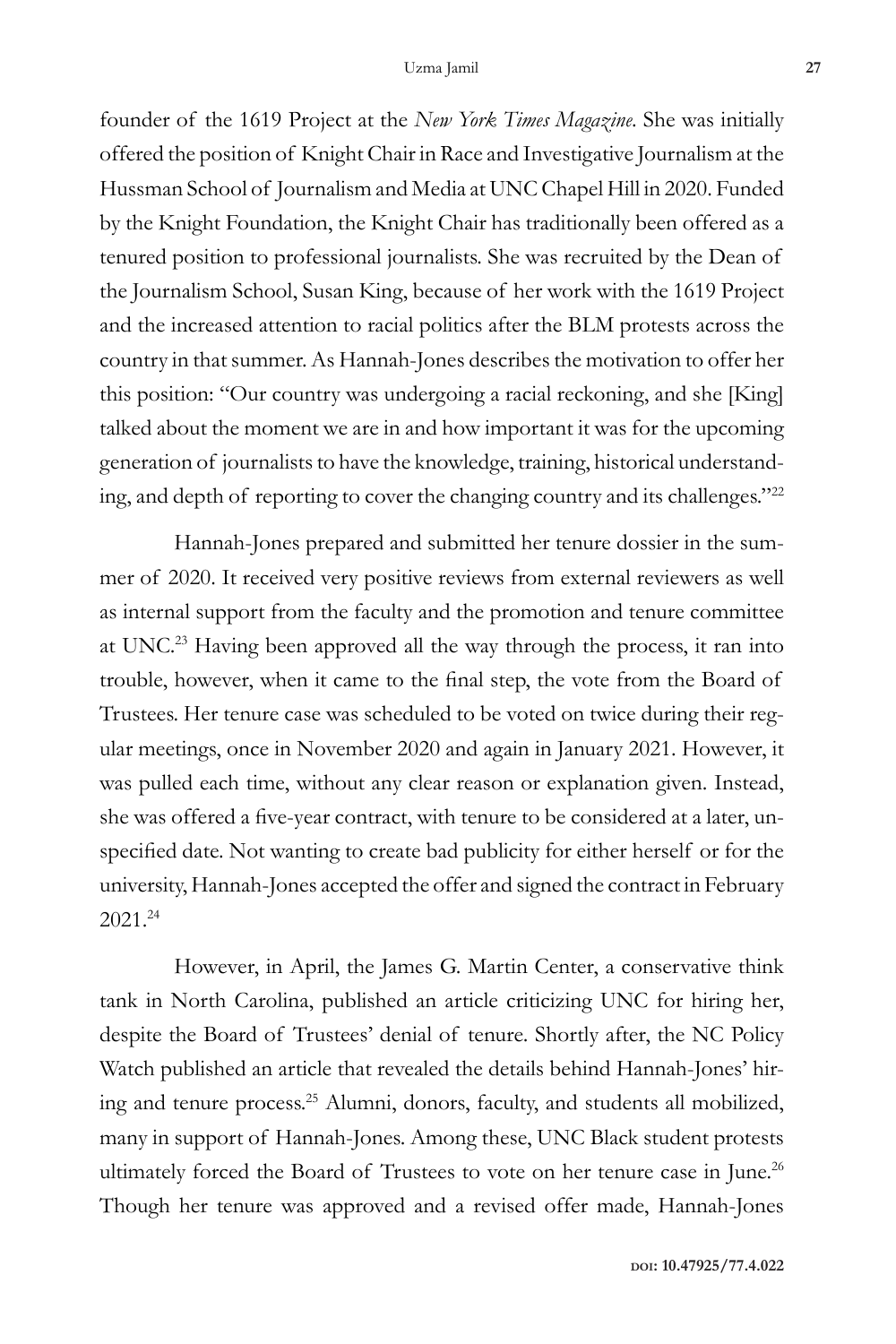ultimately turned it down for a tenured position as the inaugural Knight Chair in Race and Reporting at Howard University, a historically Black university. She plans to set up the Center for Journalism and Democracy there to "produce journalists capable of accurately and urgently covering the perilous challenges of our democracy with a clarity, skepticism, rigor, and historical dexterity that is too often missing from today's journalism."27

Reflecting on why she chose Howard, Hannah-Jones wrote,

"I have decided that instead of fighting to prove I belong at an institution that until 1955 prohibited Black Americans from attending, I am instead going to work in the legacy of a university not built by the enslaved but for those who once were. For too long, Black Americans have been taught that success is defined by gaining entry to and succeeding in historically white institutions. I have done that, and now I am honored and grateful to join the long legacy of Black Americans who have defined success by working to build up their own."28

#### THE 1619 PROJECT

The 1619 Project was first published as a set of essays in the August 18, 2019 issue of the *New York Times Magazine*. The title is based on the date of arrival of the first ship in Hampton, Virginia, in the then-British colonies, carrying twenty-odd enslaved Africans. It is also the starting point for a retelling of the foundational history of the United States. The essays focus on the integral contributions of Black people, both past and present, to the creation of the nation and its ideals of liberty and equality. The lead essay, written by Hannah-Jones, argues that the founding fathers built the framework for American democracy on the backs of the enslaved, because they depended upon the wealth and profits from slavery.<sup>29</sup> Black people not only fought for their freedom against slavery, but also contributed to the civil rights struggles and the laws that made it possible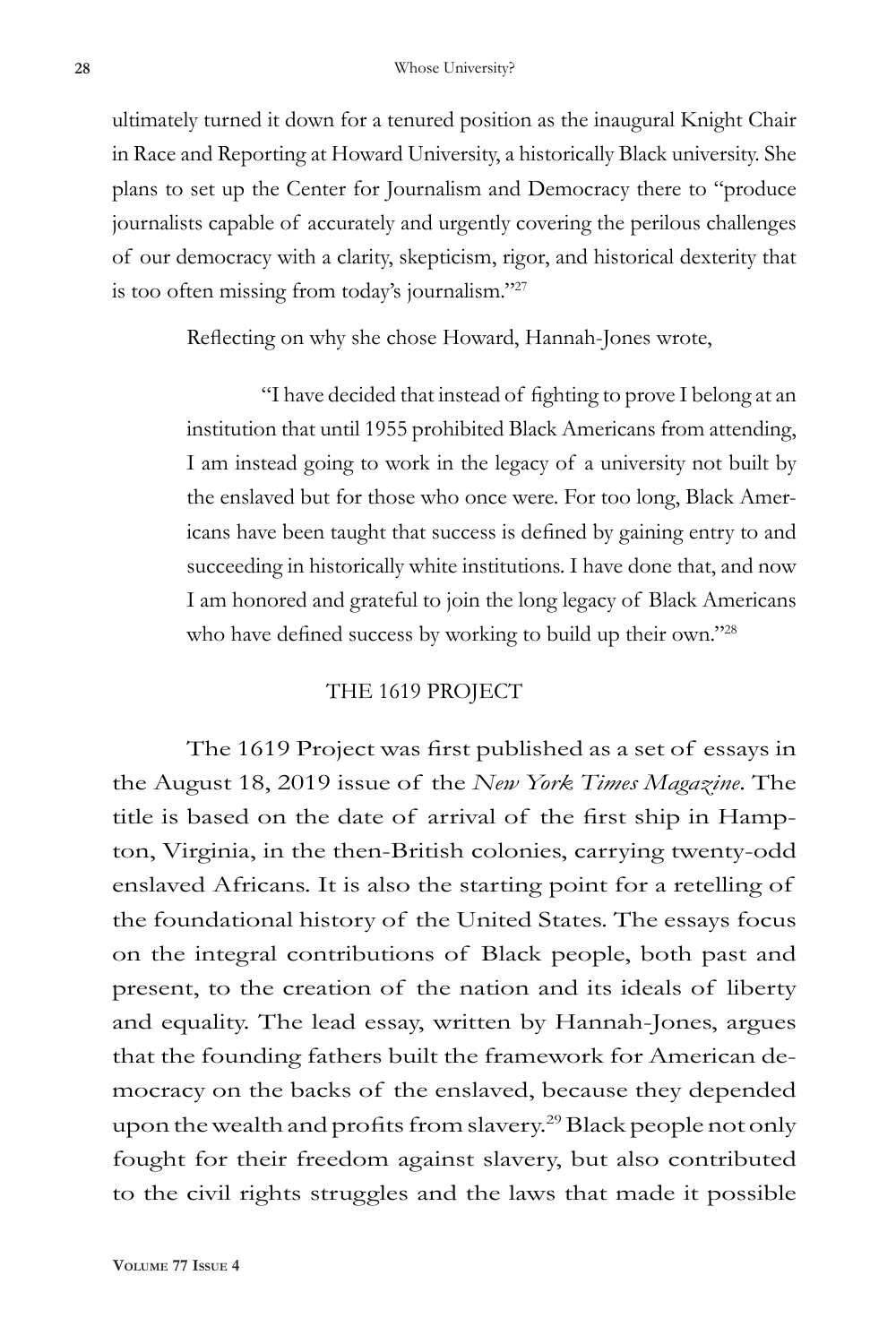for other groups to achieve the same kind of rights as well. $30$ "Black Americans, as much as those men cast in alabaster in the nation's capital, are this nation's true 'founding fathers.'"31

It became clear in the course of the press coverage on Hannah-Jones' case that the donor that the journalism school at UNC had been named for, Walter Hussman, was instrumental in holding up her tenure approval. He had concerns about Hannah-Jones' journalism, particularly in the 1619 Project, both for its content and its implications for the field of journalism as a whole.<sup>32</sup> First, he believed that it presented a problematic view of American history and the role of slavery in it. Hussman was troubled, specifically, by her argument about the importance of slavery to the American Revolution. "I abhor slavery, I think it was terrible," Hussman said. "But slavery got to be a big problem after the founding. And we did have some slavery then. But it became pretty clear to me that the Founding Fathers thought slavery was bad and they wanted to get rid of it."33

In contrast, Hannah-Jones states that the founding fathers seceded because they wanted to protect slavery, as they profited from it, while there were already calls for its abolition in London at the time. "We may never have revolted against Britain if the founders had not understood that slavery empowered them to do so; nor if they had not believed that independence was required in order to ensure that slavery would continue."34 Jefferson's earlier draft of the Declaration of Independence blamed the English king for forcing slavery upon the colonists, though the drafters ultimately cut out that passage. The final Declaration did not mention slavery explicitly, but it protected it through this omission.35

Hussman was not alone in his disagreement over the role of slavery in the American Revolution. A letter signed by five historians, Sean Wilentz, James McPherson, Gordon Wood, Victoria Bynum, and James Oakes, was published in the *New York Times* in December 2019, a few months after the 1619 Project magazine issue came out. The signatories challenged the historical credibility of the Project and asked for corrections. Among their concerns was Hannah-Jones'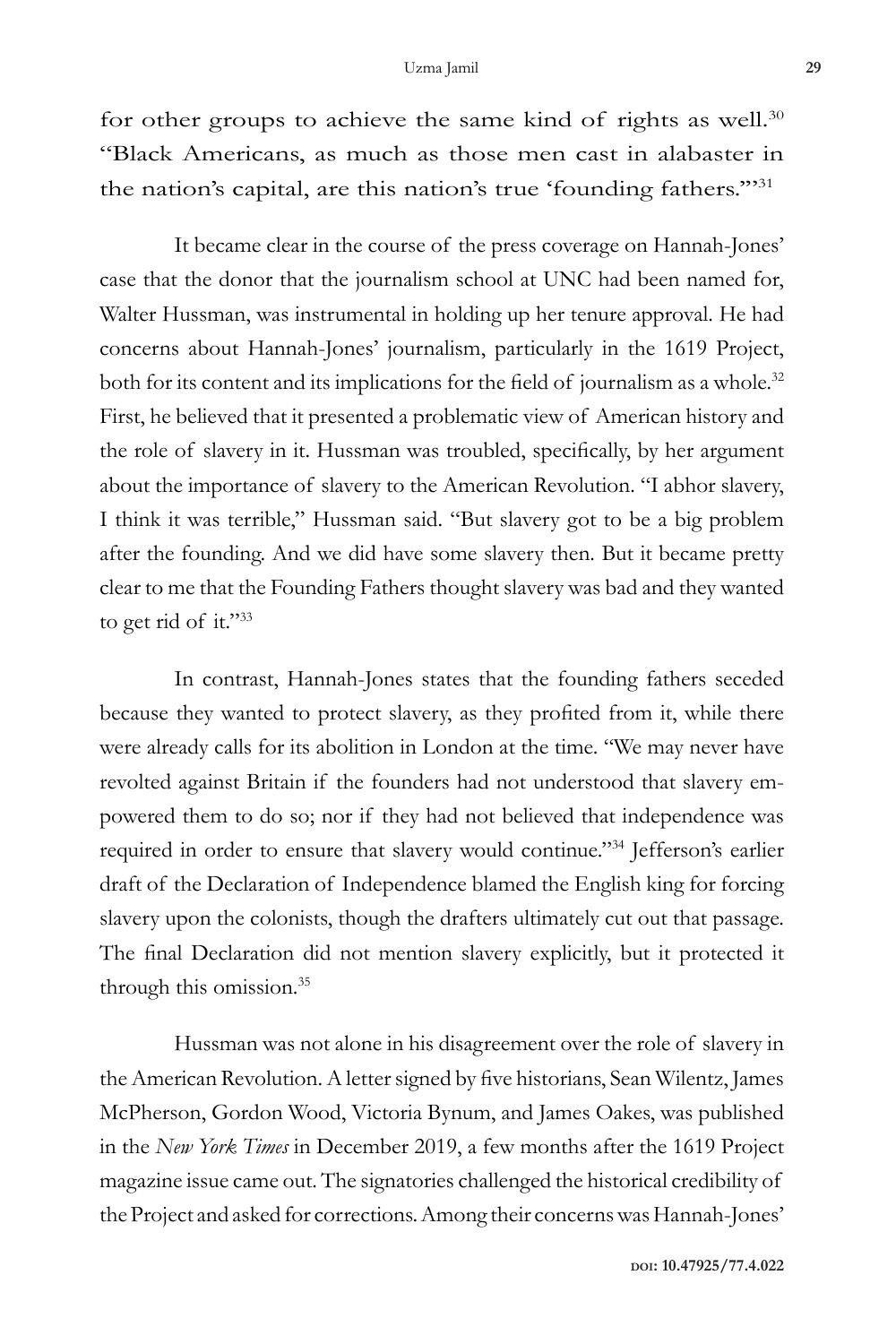assertion about the role of slavery in defining the foundations of the country's history. They believed, like Hussman, that protecting slavery was not central to the American desire for independence from Britain."36

What is at stake, however, is not a question of factual details, but about differing views of American history and society. The historians' view illustrates the strong investment and attachment to the idea of American history as a story of linear progress, one which may be slow and falter at times but which still strives for perfection, in line with the ideals of liberty and justice it was founded upon. In contrast, Hannah-Jones and her colleagues take a much more pessimistic view by critiquing those ideals, and pointing out how they might not be as perfect as imagined because the country has not progressed as much as it likes to believe it has, given the enduring afterlife of slavery through the presence of anti-Black systemic racism in American society.<sup>37</sup>

But the disagreement of Hussman and the historians who wrote the letter reflects something deeper: the attachment to the epistemic authority of whiteness to narrate American history, especially the importance of its foundational ideals, which Hannah-Jones is critiquing in her work on the 1619 Project. She raises questions about not only who has the "right" to narrate national history, but also the legitimacy and authority of that narrative too. Namely, that the American history that centers white men as the founding fathers of the country is in fact skewed because it excludes the ongoing contributions of Black people to the construction of American national identity and the values it holds dear.

Hussman's second objection to the tenured appointment of Hannah-Jones was that he believed her work to be contrary to his core values of journalism, "objectivity, impartiality, integrity and truth-seeking."38 These values are also listed on the wall of the building that houses the journalism school at UNC. He took issue with Hannah-Jones' public display of her politics, describing her as an "advocate," someone with opinions on political issues, rather than an "objective journalist" who ought to be impartial and not take a public stance on the topics she covered. Hussman worried that given Hannah-Jones' "'celebrity' status…the school would become more closely identified with the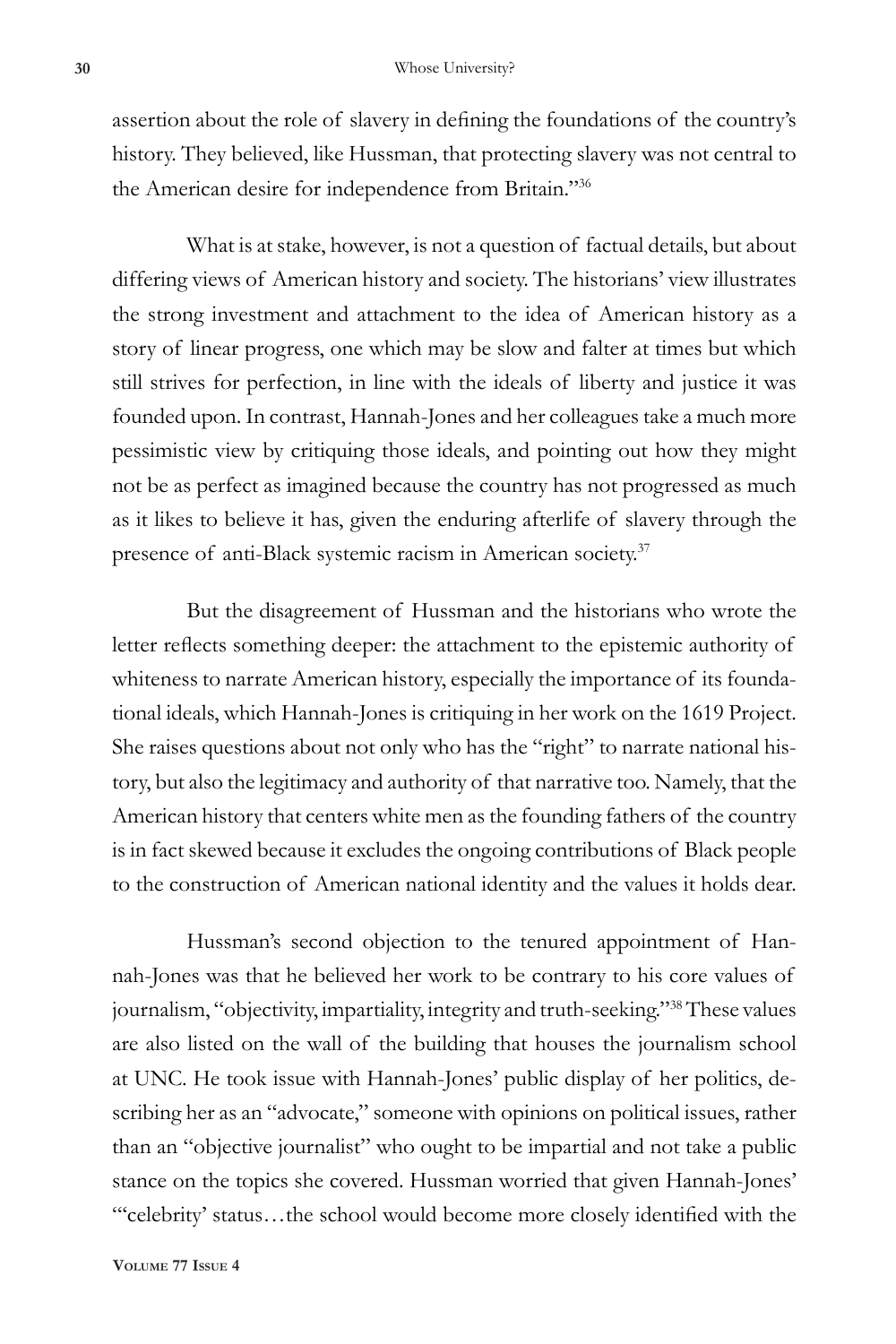1619 Project than with his own core values of journalism."39

This second point also illustrates the discomfort with challenges to the epistemic authority of whiteness, but couched in terms of "objectivity" and "impartiality." The subtext of this critique is a moral judgement on the value of her work, the implication that her journalism is not as "good" because it is not "real" journalism, according to Hussman. Terms like "objectivity" and "impartiality" are also used to indicate "fit," as Ahmed describes it. In this case, it is meant to signal that Hannah-Jones is not a "good fit" with the journalism school that has its core values listed on its walls. She is also not perceived as a "good fit" because her work is seen as "political opinion," or advocacy, rather than journalism. The claim that the work of racialized academics is "too political" or "too subjective" as a form of activism rather than scholarship is commonly deployed as a way to undermine their epistemic authority and legitimacy as scholars in universities.<sup>40</sup>

It raises the question of how and why these criticisms were deployed against Hannah-Jones. On the surface, this incident is about the violation of academic freedom, as a result of political interference by a university donor. However, institutional racism and bias were also present, which Hannah-Jones recognized easily because she is a Black woman and, like many others, has had to deal with racism through most of her career.<sup>41</sup> As she states, "The Board of Trustees wanted to send a message to me and others like me, and it did."42 That message was not only that she was not wanted there, but that her work was too challenging to the status quo of whiteness. Her work and credentials were publicly questioned and undermined because Hussman believed "that a project that centered Black Americans equaled the denigration of white Americans," and the leadership of UNC supported this through their actions and inaction.<sup>43</sup>

Going back to the ways that bodies, spaces, and ideas are connected together to constitute whiteness, Hannah-Jones was a disruptive presence, as a Black woman who did not view the world in the "correct" way, whose work displaced the centrality of white men and their moral authority as the founders of the nation. She did not "fit" into the university, epistemologically speaking,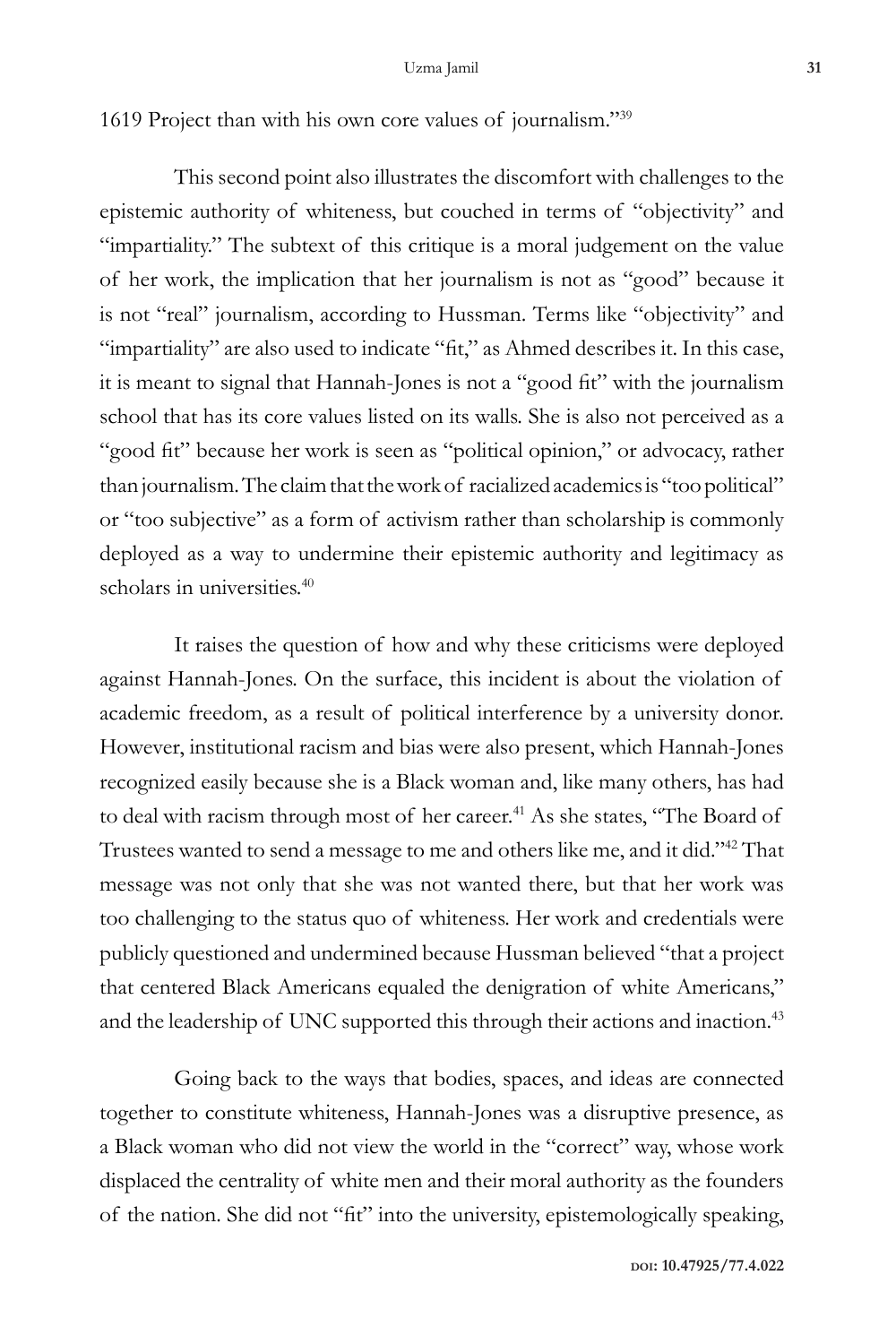nor did she do so as a racialized non-white professor in a university that has been historically white and remains predominantly the same. She named it explicitly in her statement about why she chose to go to Howard, a Historically Black University, because it was an institution built for the formerly enslaved and their descendants.

My last point is about why I describe this case as an example of "postracial whiteness" rather than plain old racism. The implicit racial order that Mills describes requires a postracial vocabulary to operate in the present. The premise of the postracial is that racism and racial discrimination are supposedly over, but a new vocabulary is needed to describe the enduring logic of it, while not naming it as such. This vocabulary takes the form of the objections that Hussman raised, concerns about historical truths and "objective" journalism, which obscure any explicit racial bias. In sum, this case illustrates how postracial whiteness in universities works to restore the hegemonic invisibility of whiteness in how the space is constituted, who it is meant for, and who does not belong in it. While this is neither an inevitable, nor permanent outcome, it helps us understand better how whiteness operates in society in light of contemporary racial politics.

## **CONCLUSION**

While American racial politics in the past five years inform the larger political context for the events discussed in this paper, the US is not unique. Rather, similar kinds of racial politics exist in different countries, where conservative, right-wing politicians and their governments have had an impact on university activities and academic freedom—for example, in the UK, Canada, and France. It points toward the emergence of a transnational analysis of whiteness that offers fruitful possibilities for thinking more deeply about the relationship between racial politics and postracial whiteness in universities across western countries.

<sup>1</sup> Charles Mills, *The Racial Contract* (Ithaca: Cornell University Press, 1997).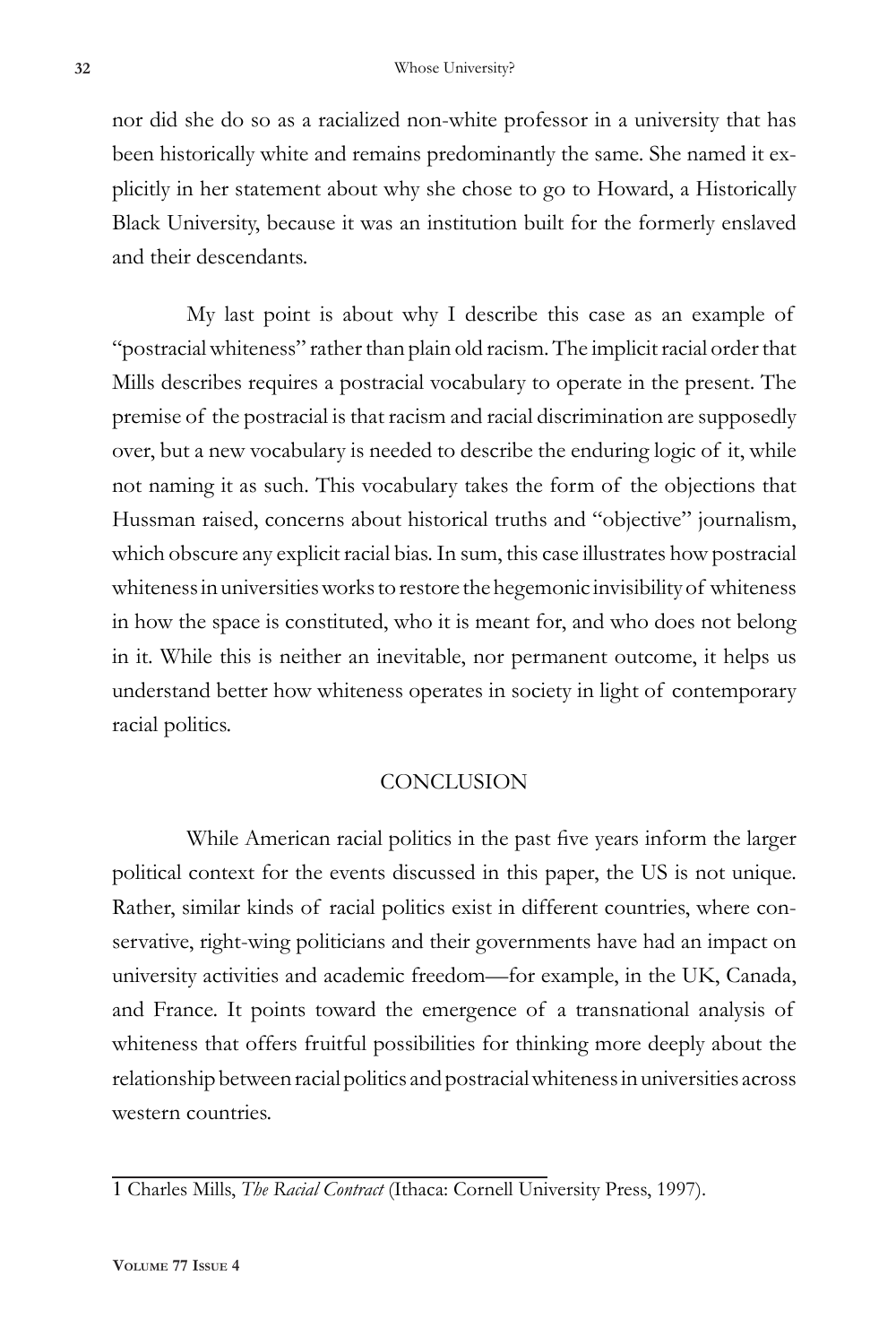2 Mills, *The Racial Contract*, 21.

3 Stefan Collini, *Speaking of Universities* (London: Verso, 2018), 17; Craig Steven Wilder, *Ebony and Ivory: Race, Slavery and the Troubled History of America's Universities* (New York: Bloomsbury Press, 2013).

4 Georgetown University, "Report of the Working Group on Slavery, Memory and Reconciliation to the President of Georgetown University" (Washington DC: Georgetown University, 2016), 12, http://slavery.georgetown.edu/history/working-group/report/

https://georgetown.app.box.com/s/nzo1tx4elaerg13akjwxuve3pv9sb03a.

5 Mills, *The Racial Contract*, 53.

6 Mills, *The Racial Contract*, 42–53.

7 Mills, *The Racial Contract*, 17–18.

8 Mills, *The Racial Contract*, 18.

9 Mills, *The Racial Contract*, 18–19.

10 Sara Ahmed, "A Phenomenology of Whiteness," *Feminist Theory* 8, no. 2 (August 2007): 157.

11 Ahmed, "Phenomenology of Whiteness," 157.

12 Sara Ahmed, *What's the Use?* (Durham, NC: Duke University Press, 2019), 191. See chapters 1 and 4 in this book for more detailed discussions on the concept of use and its application to universities as institutions.

13 Ahmed, *What's the Use?*, 165.

14 This leads us towards thinking about epistemic injustice, though a full discussion is outside the scope of this paper. See Miranda Fricker, *Epistemic Injustice: Power and Ethics of Knowing* (Oxford: Oxford University Press, 2007); Kristie Dotson, "Tracking Epistemic Violence, Tracking Practices of Silencing," *Hypatia: A Journal of Feminist Philosophy* 26, 2, (2011): 236–257; Gayatri Spivak, "Can the Subaltern Speak?" in *Marxism and the Interpretation of Culture*, ed. Cary Nelson and Lawrence Grossberg (Urbana: University of Illinois Press, 1998).

15 Ahmed, "Phenomenology of Whiteness," 157.

16 Barnor Hesse, "Whiteness and Culture Wars," March 11, 2021, in *We Need to Talk*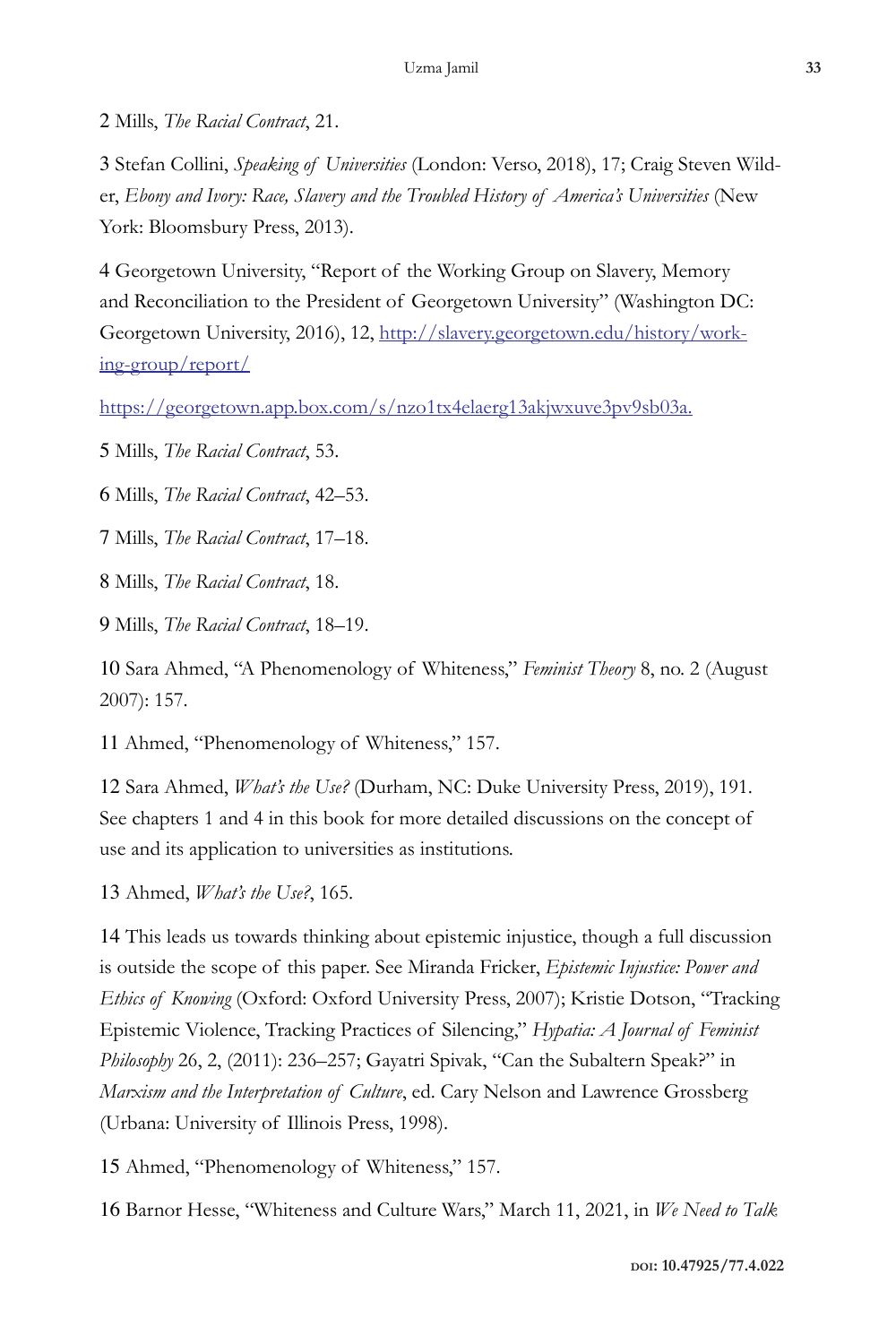*About Whiteness*, produced by Myriam Francois, podcast, episode 21, https://www. weneedtotalkaboutwhiteness.com.

17 David Theo Goldberg, *Are We All Postracial Yet?* (Cambridge, UK: Polity Press, 2015), 2.

18 Goldberg, *Are We All Postracial Yet?*, viii.

19 Goldberg, *Are We All Postracial Yet?*, 6.

20 Shannon Sullivan, *Good White People: The Problem with Middle-Class White Anti-Racism* (Albany: State University of New York Press, 2014).

21 Goldberg, *Are We All Postracial Yet?*, 4.

22 Nikole Hannah-Jones, "Nikole Hannah-Jones Issues Statement on Decision to Decline Tenure Offer at University of North Carolina-Chapel Hill and to Accept Knight Chair Appointment at Howard University," *NAACP Legal Defense Fund*, July 6, 2021, 2, https://www.naacpldf.org/wp-content/uploads/NHJ-Statement-CBS-7.6.21-FINAL-8-am.pdf.

23 Joe Killian and Kyle Ingram, "PW Special Report: After Conservative Criticism, UNC Backs Down from Offering Acclaimed Journalist Tenured Position," *NC Policy Watch*, May 19, 2021, http://www.ncpolicywatch.com/2021/05/19/pw-special-report-after-conservative-criticism-unc-backs-down-from-offering-acclaimed-journalist-a-tenured-position/.

24 Hannah-Jones, "Statement," 2.

25 Hannah-Jones, "Statement," 2–3.

26 David Folkenflik, "After Contentious Debate, UNC Grants Tenure to Nikole Hannah-Jones," *NPR*, June 30, 2021, https://www.npr. org/2021/06/30/1011880598/after-contentious-debate-unc-grants-tenure-to-nikolehannah-jones.

27 Hannah-Jones, "Statement," 6.

28 Hannah-Jones, "Statement," 6.

29 Nikole Hannah-Jones, "The 1619 Project," *New York Times Magazine,* August 19, 2019, 18.

30 Hannah-Jones, "The 1619 Project," 16.